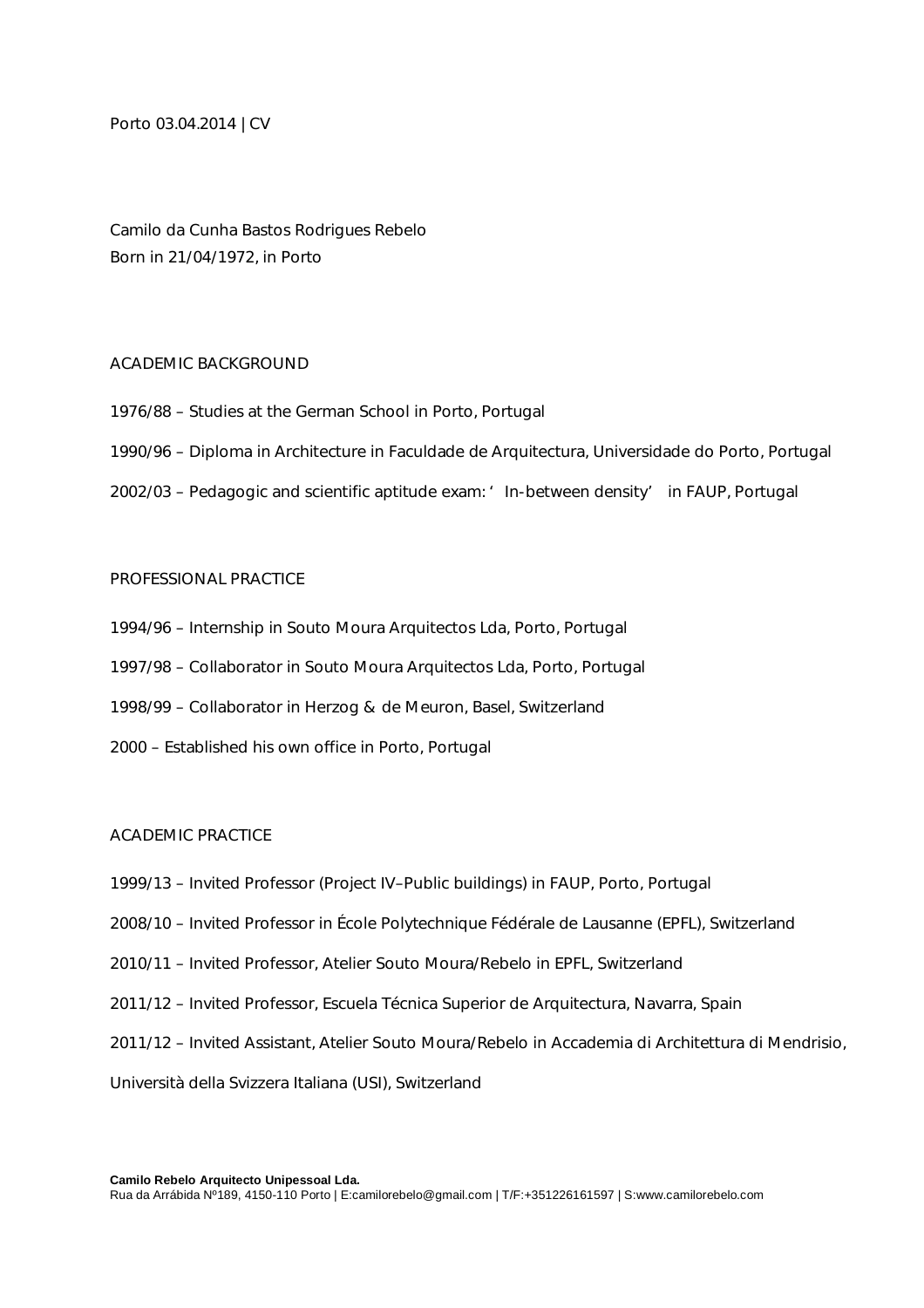## AWARDS

2004 – First prize, International Competition for the Museum of Art and Archeology of the Côa Valley, Portugal

2007 – Honourable mention, International Competition for the Museum of Modern Art in Warsaw, Poland

2009 – Selected for the prize ' Architecture Europe 40 under 40'

2010 – Third prize, International Competition for the Museum of the Electric Tram, Porto, Portugal

2013 – First prize, 'Bauwelt Award', for the Museum of Art and Archeology of the Côa Valley

2013 – First prize, ' First Baku International Award', for the Museum of Art and Archeology of the

Côa Valley

# Porto 03.01.2014 | CONFERENCES AND LIST OF PUBLICATIONS

CONFERENCES – 2002/13

Several events in Portugal

École d'Architecture de Nancy, France

Università IUAV di Venezia, Facoltà di Architettura, Italy

KTH Royal Institute of Technology, Stockholm, Sweden

College of Architecture, Art & Planning, Cornell University, United States of America

École Polytechnique Fédérale de Lausanne (EPFL), Switzerland

Maison de l' architecture, Geneve, Switzerland

**Camilo Rebelo Arquitecto Unipessoal Lda.** Rua da Arrábida Nº189, 4150-110 Porto | E:camilorebelo@gmail.com | T/F:+351226161597 | S:www.camilorebelo.com Escuela Técnica Superior de Arquitectura, Universidad de Navarra, Pamplona, Spain